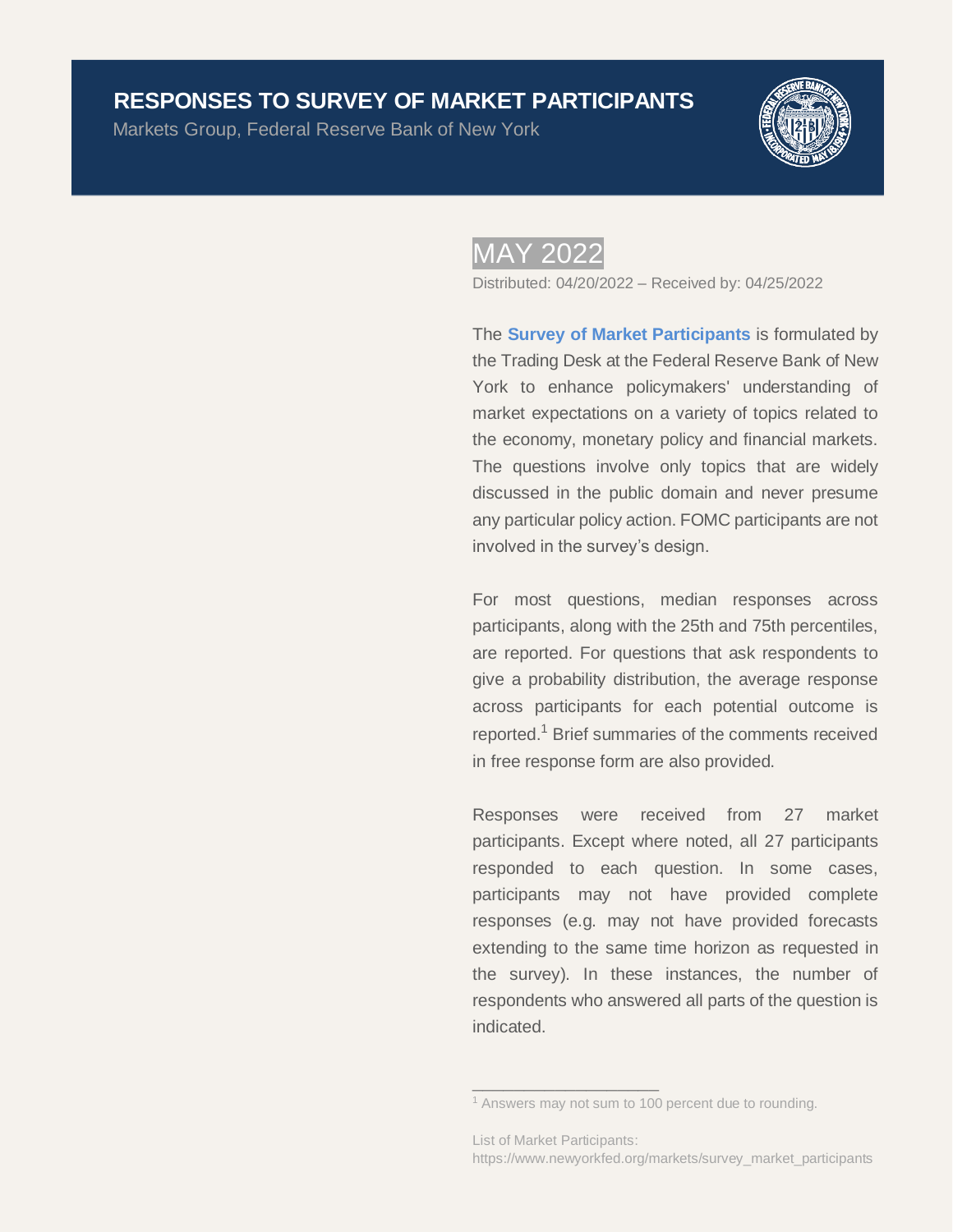# **Table of Contents**

| $Q-1)$ | <b>FOMC Meeting Expectations</b>                                                      |
|--------|---------------------------------------------------------------------------------------|
| $Q-2)$ | Target Federal Funds Rate/Range and Lower Bound Expectations                          |
| $Q-3)$ | Expectations for Target Federal Funds Rate/Range under Various Hypothetical Scenarios |
| $Q-4)$ | <b>Federal Reserve Assets</b>                                                         |
| $Q-5)$ | Ten-Year Treasury Yield Probability Distributions                                     |
| $Q-6)$ | Change in 5-Year, 5-Year Nominal Treasury Yield                                       |
| $Q-7)$ | U.S. Real GDP Growth Probability Distributions                                        |
| $Q-8)$ | Inflation Probability Distributions                                                   |
| $Q-9)$ | U.S. and Global Recession Probabilities                                               |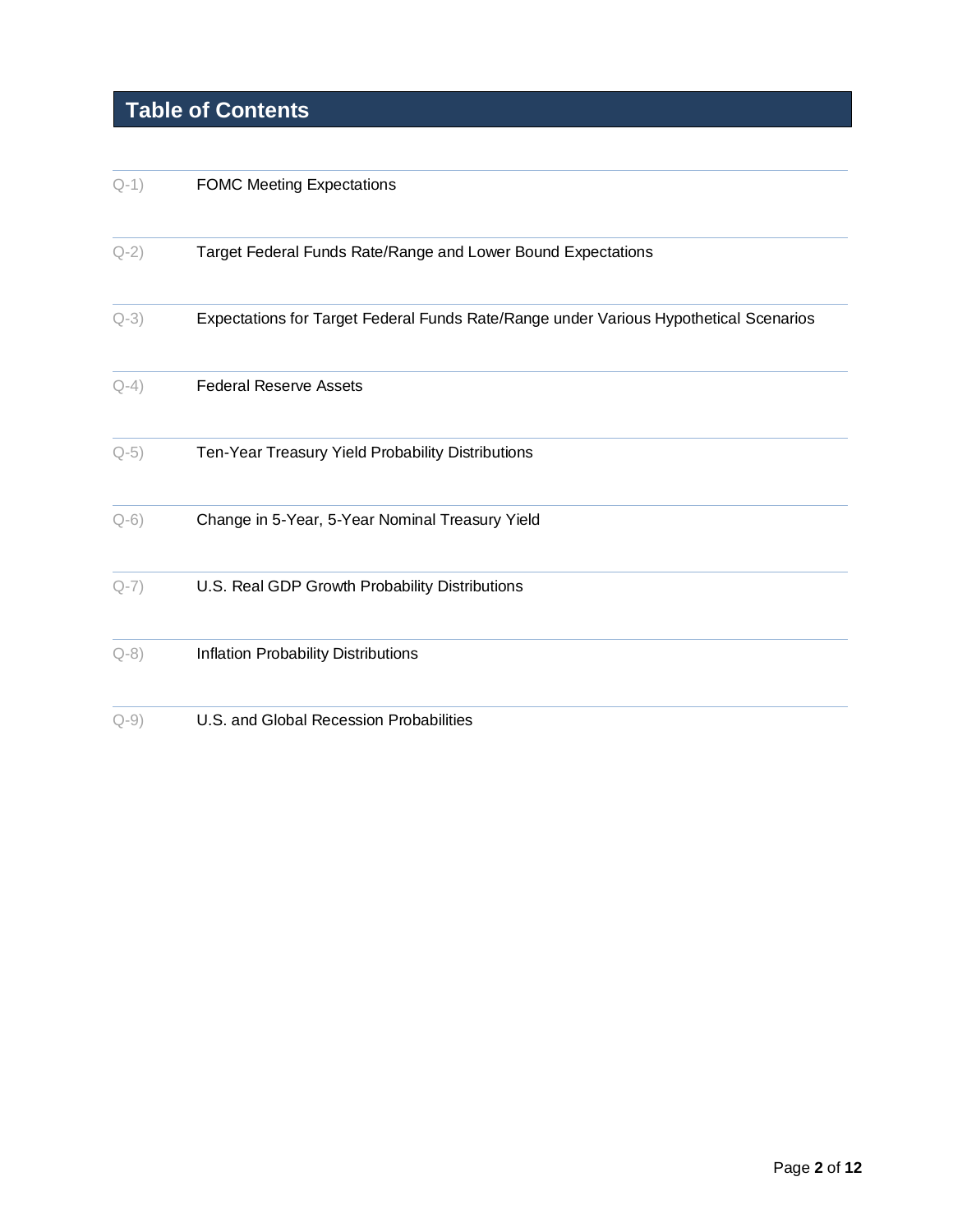<span id="page-2-0"></span>**1a)** Provide below your expectations for **changes**, if any, to the language referencing each of the following topics in the May FOMC statement. **Please write N/A if you do not expect any changes.**

Current economic conditions: (26 responses)

> **Most respondents indicated they expected little or no change. Several respondents indicated they expected a reference to persistent inflation.**

Economic outlook and communication on the expected path of the target federal funds rate: (26 responses)

**In response to this question, some respondents indicated they expected a 50-basis point increase in the target range for the federal funds rate. Some respondents indicated they expected some signal of further increases in the target range.** 

Communication on tools other than the target federal funds rate: (26 responses)

> **Many respondents indicated they expected an announcement of balance sheet reduction. Several respondents indicated they expected caps on securities reductions.**

Other:

(17 responses)

**Respondents did not provide significant commentary in this section.**

**1b)** What are your expectations for the Chair's press conference?

**Several respondents indicated they expected the Chair to emphasize the FOMC's commitment to addressing inflation and the need for further rate increases. Several respondents indicated they expected the Chair to reference elevated inflationary pressures or risks, and several respondents expected reference to the strong labor market.** 

**On balance sheet policy, several respondents indicated they expected the Chair to provide detail on balance sheet reduction. On rate expectations, several respondents indicated they expected the Chair to signal the potential for one or more additional 50-basis point rate increases at subsequent meetings, and several others expected a more general signal of further rate increases.** 

<span id="page-2-1"></span>**2a)** Provide your estimate of the most likely outcome (i.e., the mode) for the target federal funds rate or range, as applicable, immediately following the FOMC meetings and at the end of each of the following quarters and years below. For the time periods at which you expect a target range, please indicate the midpoint of that range in providing your response.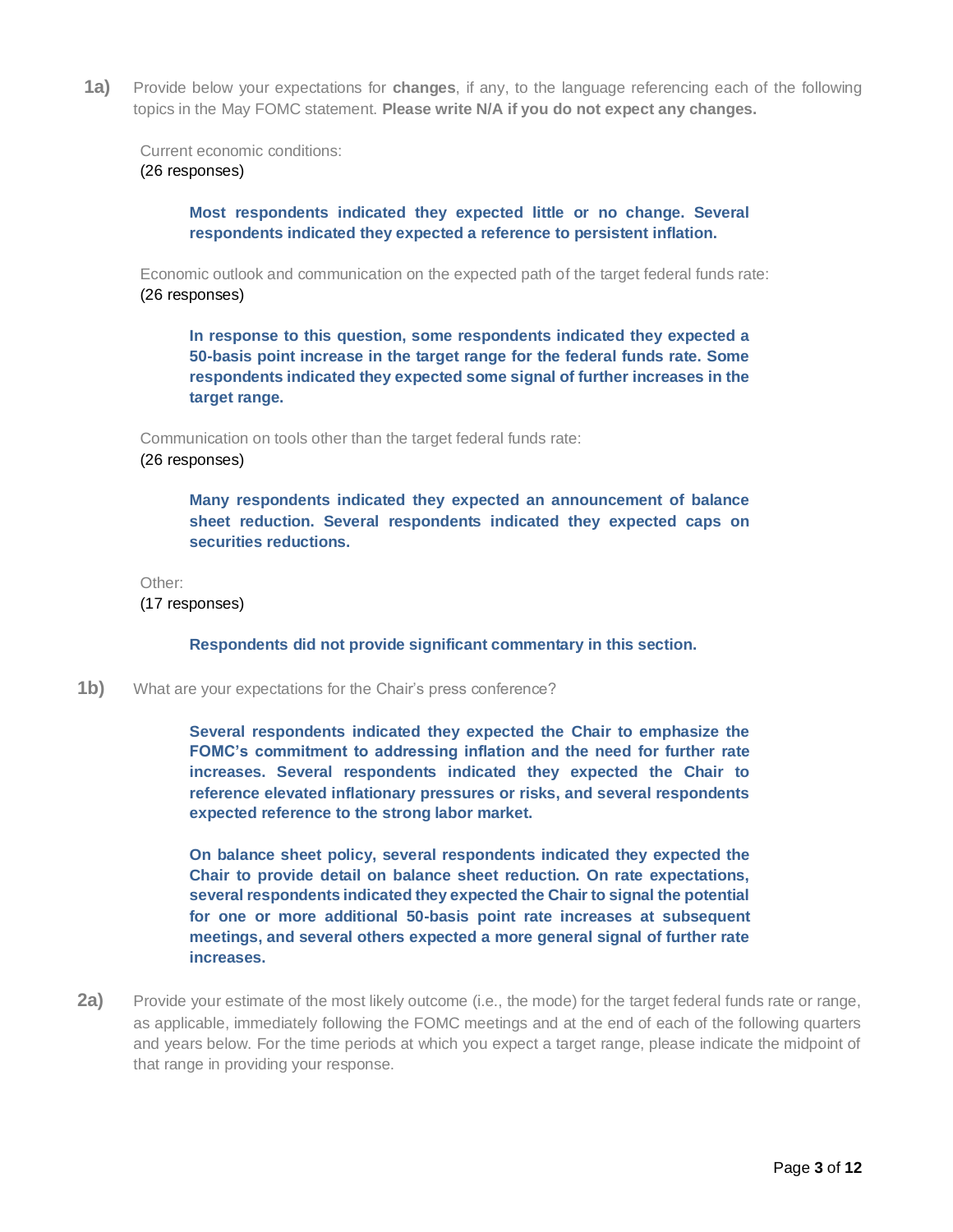|                | May<br>$3 - 4$ | Jun.<br>$14 - 15$ | Jul.<br>$26 - 27$ | Sep.<br>$20 - 21$ | Nov.<br>$1 - 2$ | Dec.<br>$13 - 14$ | Jan. 31 -<br>Feb. 1 |  |
|----------------|----------------|-------------------|-------------------|-------------------|-----------------|-------------------|---------------------|--|
| 25th Pctl      | 0.88%          | 1.38%             | 1.63%             | 1.88%             | 2.13%           | 2.38%             | 2.38%               |  |
| Median         | 0.88%          | 1.38%             | 1.88%             | 2.13%             | 2.38%           | 2.63%             | 2.75%               |  |
| 75th Pctl      | 0.88%          | 1.38%             | 1.88%             | 2.13%             | 2.38%           | 2.63%             | 2.88%               |  |
| # of Responses | 26             | 26                | 26                | 26                | 26              | 26                | 26                  |  |

|                | 2023 Q1 | 2023 Q2 | 2023 Q3 | 2023 Q4 |
|----------------|---------|---------|---------|---------|
| 25th Pctl      | 2.63%   | 2.88%   | 2.88%   | 2.88%   |
| <b>Median</b>  | 2.88%   | 3.13%   | 3.13%   | 3.13%   |
| 75th Pctl      | 3.13%   | 3.38%   | 3.38%   | 3.38%   |
| # of Responses | 26      | 26      | 26      | 26      |

|                | 2024 Q1 | 2024 Q <sub>2</sub> | 2024 Q3 | 2024 Q4 |  |
|----------------|---------|---------------------|---------|---------|--|
| 25th Pctl      | 2.63%   | 2.63%               | 2.38%   | 2.13%   |  |
| Median         | 3.00%   | 2.88%               | 2.88%   | 2.63%   |  |
| 75th Pctl      | 3.38%   | 3.38%               | 3.13%   | 3.13%   |  |
| # of Responses | 26      | 26                  | 26      | 26      |  |

|                | 2025  | 2026     | 2027  | 2028         |
|----------------|-------|----------|-------|--------------|
| 25th Pctl      | 2.13% | $2.00\%$ | 1.88% | <b>1.88%</b> |
| Median         | 2.38% | 2.38%    | 2.38% | 2.38%        |
| 75th Pctl      | 2.63% | 2.63%    | 2.63% | 2.63%        |
| # of Responses | 25    | 25       | 25    | 25           |

2b) In addition, provide your estimate of the longer run target federal funds rate and your expectation for the average federal funds rate over the next 10 years. (25 responses)

|           | Longer Run | 10-yr Average<br><b>FF</b> Rate |
|-----------|------------|---------------------------------|
| 25th Pctl | $2.00\%$   | 1.80%                           |
| Median    | 2.44%      | $2.00\%$                        |
| 75th Pctl | 2.50%      | 2.50%                           |

**2c)** Please indicate the percent chance that you attach to the target federal funds rate or range falling in each of the following ranges immediately following the May and June FOMC meetings and at the end of 2022, 2023, and 2024. If you expect a target range, please use the midpoint of that range in providing your response.

(26 responses)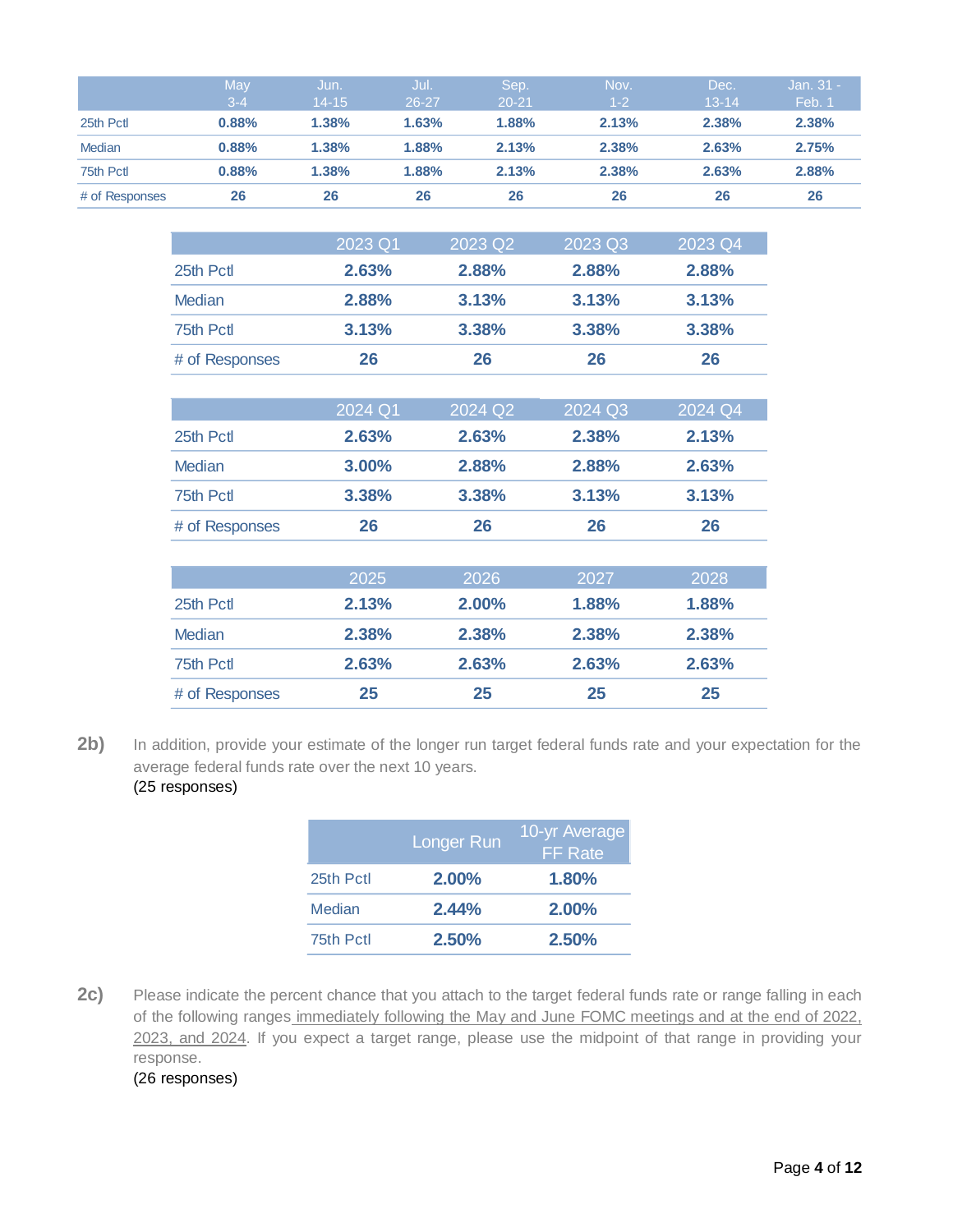|         | Federal Funds Rate or Range after May 2022 FOMC Meeting |                      |                      |          |            |    |                                                                      |            |                                  |       |
|---------|---------------------------------------------------------|----------------------|----------------------|----------|------------|----|----------------------------------------------------------------------|------------|----------------------------------|-------|
|         | $< 0.00\%$                                              | $0.00 -$<br>$0.25\%$ | $0.26 -$<br>$0.50\%$ | $0.75\%$ |            |    | $0.51 - 0.76 - 1.01 - 1.26 -$<br>$1.00\%$ $1.25\%$ $1.50\%$ $1.75\%$ | $1.51 - 1$ | $-1.76 -$<br>$2.00\% \ge 2.01\%$ |       |
| Average | $\mathbf{0\%}$                                          | $0\%$                | 3%                   | 18%      | <b>70%</b> | 8% | $0\%$                                                                | $0\%$      | $0\%$                            | $0\%$ |

|         | Federal Funds Rate or Range after June 2022 FOMC Meeting |                   |                      |          |                                                                      |     |     |           |          |                     |
|---------|----------------------------------------------------------|-------------------|----------------------|----------|----------------------------------------------------------------------|-----|-----|-----------|----------|---------------------|
|         | $< 0.00\%$                                               | $0.00 -$<br>0.25% | $0.26 -$<br>$0.50\%$ | $0.75\%$ | $0.51 - 0.76 - 1.01 - 1.26 -$<br>$1.00\%$ $1.25\%$ $1.50\%$ $1.75\%$ |     |     | $-1.51 -$ | $1.76 -$ | $2.00\% \ge 2.01\%$ |
| Average | $\mathbf{0\%}$                                           | $0\%$             | $1\%$                | 3%       | 9%                                                                   | 25% | 49% | 12%       | $1\%$    | $0\%$               |

|         | Federal Funds Rate or Range at the End of 2022 |    |    |    |                                                                                                               |     |     |          |           |                      |
|---------|------------------------------------------------|----|----|----|---------------------------------------------------------------------------------------------------------------|-----|-----|----------|-----------|----------------------|
|         | $\leq 1.00\%$                                  |    |    |    | $1.01 - 1.26 - 1.51 - 1.76 - 2.01 - 2.26 -$<br>$1.25\%$ $1.50\%$ $1.75\%$ $2.00\%$ $2.25\%$ $2.50\%$ $2.75\%$ |     |     | $2.51 -$ | $-2.76 -$ | $3.00\% \geq 3.01\%$ |
| Average | $2\%$                                          | 3% | 5% | 5% | <b>7%</b>                                                                                                     | 12% | 19% | 25%      | 13%       | 8%                   |

|         |               |    |                            |    | Federal Funds Rate or Range at the End of 2023                                                  |            |     |            |          |     |
|---------|---------------|----|----------------------------|----|-------------------------------------------------------------------------------------------------|------------|-----|------------|----------|-----|
|         | $\leq 1.75\%$ |    | $2.00\%$ $2.25\%$ $2.50\%$ |    | $1.76 - 2.01 - 2.26 - 2.51 - 2.76 - 3.01 - 3.26 -$<br>$-2.75\%$ 3.00% 3.25% 3.50% 3.75% ≥ 3.76% |            |     |            | $3.51 -$ |     |
| Average | 10%           | 5% | 4%                         | 5% | 9%                                                                                              | <b>17%</b> | 15% | <b>16%</b> | 8%       | 10% |

|         |                   |  | Federal Funds Rate or Range at the End of 2024                                                                                              |  |     |           |    |
|---------|-------------------|--|---------------------------------------------------------------------------------------------------------------------------------------------|--|-----|-----------|----|
|         | $\leq 1.75\%$     |  | . 1.76 - 2.01 - 2.26 - 2.51 - 2.76 - 3.01 - 3.26 -<br>$2.00\%$ $2.25\%$ $2.50\%$ $2.75\%$ $3.00\%$ $3.25\%$ $3.50\%$ $3.75\%$ $\geq 3.76\%$ |  |     | $-3.51 -$ |    |
| Average | $\sim$ 17% $\sim$ |  | 5% 8% 13% 13% 11% 10%                                                                                                                       |  | 10% | 6%        | 7% |

2d) What is your estimate of the target federal funds rate or range at the effective lower bound? (25 responses)

|           | <b>Level of Target Federal</b><br><b>Funds Rate or Range</b><br>at ELB |
|-----------|------------------------------------------------------------------------|
| 25th Pctl | $-0.50%$                                                               |
| Median    | $0.00\%$                                                               |
| 75th Pctl | 0.13%                                                                  |

**2e)** For parts a-d, please explain the factors behind any change to your expectations, where applicable, since the last policy survey.

### (25 responses)

**Many respondents indicated they raised or brought forward their modal expectations for increases in the target range for the federal funds rate compared with their prior survey response due to communications from FOMC officials. Several respondents cited higher inflation expectations, and several others cited higher realized inflation. Several respondents cited**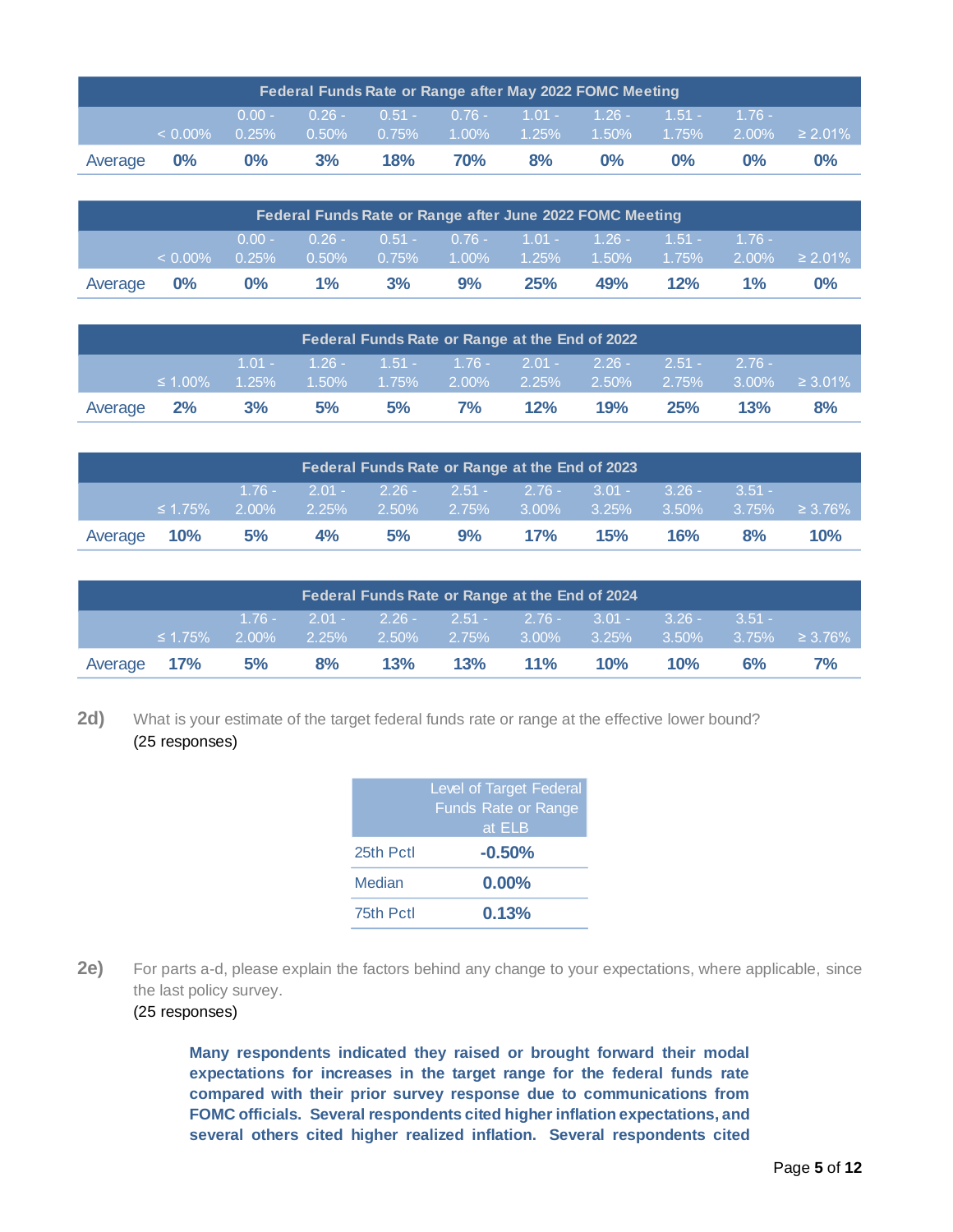# **tighter labor markets. Several respondents indicated that, given their inflation expectations, they expected the Committee to increase the target range for the federal funds rate into restrictive territory.**

<span id="page-5-0"></span>**3)** The following matrix lays out hypothetical scenarios in which the realized levels of the 2023 unemployment rate (Q4 average level) and 2023 core PCE inflation (Q4/Q4 growth) are either 50 basis points above, below, or equal to the medians of FOMC participants' projections for these indicators in the current (March 2022) Summary of Economic Projections (SEP). For example, the upper left box represents a scenario in which the unemployment rate and core PCE inflation are both 50 basis points below the current SEP medians.

For each of the following scenarios, please indicate the level of the target federal funds rate or range that you expect would prevail at the end of Q1 2024. If you expect a target range, please indicate the midpoint of that range in providing your response.\*

## (21 responses)

|                                                     |                                   | 2023 Unemployment Rate<br>(Q4 average level) |                                   |           |  |  |
|-----------------------------------------------------|-----------------------------------|----------------------------------------------|-----------------------------------|-----------|--|--|
|                                                     | <b>25th Percentile Responses</b>  | $-50$ bps                                    | <b>Current SEP</b><br>median 3.5% | $+50$ bps |  |  |
| <b>2023 Core</b><br><b>PCE Inflation</b><br>(Q4/Q4) | $-50$ bps                         | 2.63%                                        | 2.38%                             | 2.13%     |  |  |
|                                                     | <b>Current SEP</b><br>median 2.6% | 3.13%                                        | 2.63%                             | 2.38%     |  |  |
|                                                     | $+50$ bps                         | 3.63%                                        | 3.13%                             | 3.13%     |  |  |

|                                                     | <b>Median</b>              | 2023 Unemployment Rate<br>(Q4 average level) |                                   |           |  |  |
|-----------------------------------------------------|----------------------------|----------------------------------------------|-----------------------------------|-----------|--|--|
| <b>Responses</b>                                    |                            | $-50$ bps                                    | <b>Current SEP</b><br>median 3.5% | $+50$ bps |  |  |
| <b>2023 Core</b><br><b>PCE Inflation</b><br>(Q4/Q4) | $-50$ bps                  | 2.88%                                        | 2.63%                             | 2.38%     |  |  |
|                                                     | Current SEP<br>median 2.6% | 3.63%                                        | 2.88%                             | 2.75%     |  |  |
|                                                     | $+50$ bps                  | 4.13%                                        | 3.38%                             | 3.38%     |  |  |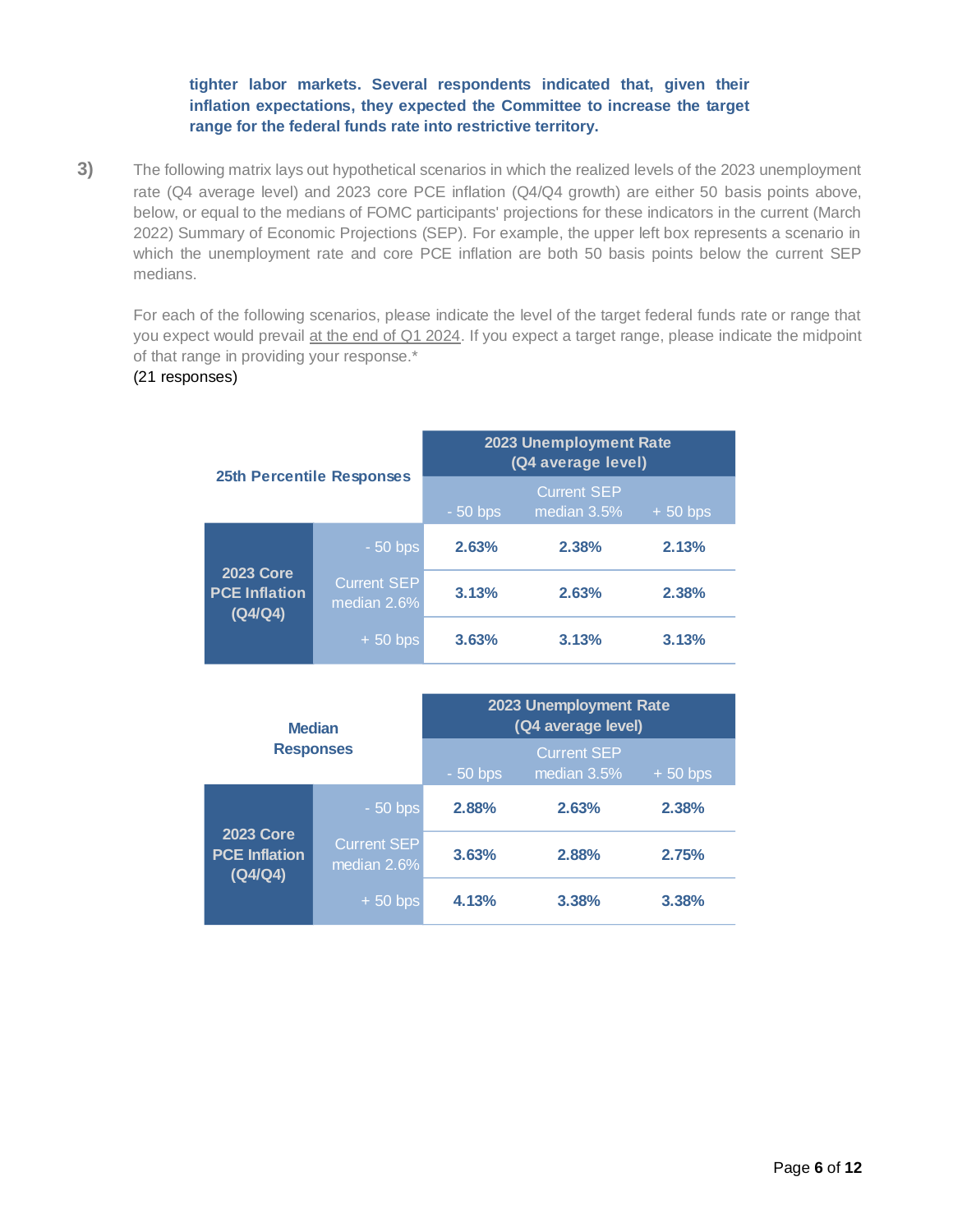|                                                     |                                   | 2023 Unemployment Rate<br>(Q4 average level) |                                   |           |  |
|-----------------------------------------------------|-----------------------------------|----------------------------------------------|-----------------------------------|-----------|--|
| <b>75th Percentile Responses</b>                    |                                   | $-50$ bps                                    | <b>Current SEP</b><br>median 3.5% | $+50$ bps |  |
|                                                     | $-50$ bps                         | 3.13%                                        | 2.88%                             | 2.63%     |  |
| <b>2023 Core</b><br><b>PCE Inflation</b><br>(Q4/Q4) | <b>Current SEP</b><br>median 2.6% | 3.63%                                        | 3.38%                             | 3.13%     |  |
|                                                     | $+50$ bps                         | 4.38%                                        | 4.00%                             | 3.88%     |  |

Please explain any assumptions underlying your responses. (22 responses)

# **Some respondents specifically described inflation as more important than the unemployment rate for the level of the target range for the federal funds rate at the time horizon specified in the question.**

<span id="page-6-0"></span>**4a)** Please provide your modal expectation for the total net change in SOMA holdings of U.S. Treasury securities and agency mortgage-backed securities (MBS) over each of the periods below.

If you expect SOMA holdings to increase on net in a given period, for example through net asset purchases, please enter a positive number. If you expect SOMA holdings to be unchanged on net in a given period, for example through reinvestments that result in no net change in holdings, please enter 0. If you expect SOMA holdings to decline on net in a given period, for example through maturities or paydowns that exceed any reinvestments or through sales, please enter a negative number. (21 responses)

| Net Change in U.S. Treasury Securities (\$ billions) |      |       |       |       |       |       |       |       |       |  |
|------------------------------------------------------|------|-------|-------|-------|-------|-------|-------|-------|-------|--|
|                                                      | Apr. | May   | Jun.  | Jul.  | Aug.  | Sep.  | Oct.  | Nov.  | Dec.  |  |
|                                                      | 2022 | 2022  | 2022  | 2022  | 2022  | 2022  | 2022  | 2022  | 2022  |  |
| 25th Pctl                                            |      | $-20$ | $-48$ | $-60$ | $-60$ | $-60$ | -60   | $-60$ | -60   |  |
| Median                                               |      | $-10$ | $-40$ | $-60$ | $-60$ | $-60$ | $-60$ | $-60$ | $-60$ |  |
| 75th Pctl                                            |      |       | $-20$ | $-40$ | -60   | $-60$ | -60   | $-60$ | -60   |  |

|           | Net Change in U.S. Treasury Securities (\$ billions) |                                                                 |        |        |        |        |        |        |  |  |  |
|-----------|------------------------------------------------------|-----------------------------------------------------------------|--------|--------|--------|--------|--------|--------|--|--|--|
|           |                                                      | 2023 Q1 2023 Q2 2023 Q3 2023 Q4 2024 Q1 2024 Q2 2024 Q3 2024 Q4 |        |        |        |        |        |        |  |  |  |
| 25th Pctl | -180                                                 | $-180$                                                          | $-180$ | $-180$ | -180   | $-180$ | -180   | -180   |  |  |  |
| Median    | $-180$                                               | $-180$                                                          | $-180$ | $-180$ | $-180$ | $-180$ | $-135$ | $-110$ |  |  |  |
| 75th Pctl | $-180$                                               | $-180$                                                          | $-180$ | $-150$ | $-135$ | $-139$ | -80    | 0      |  |  |  |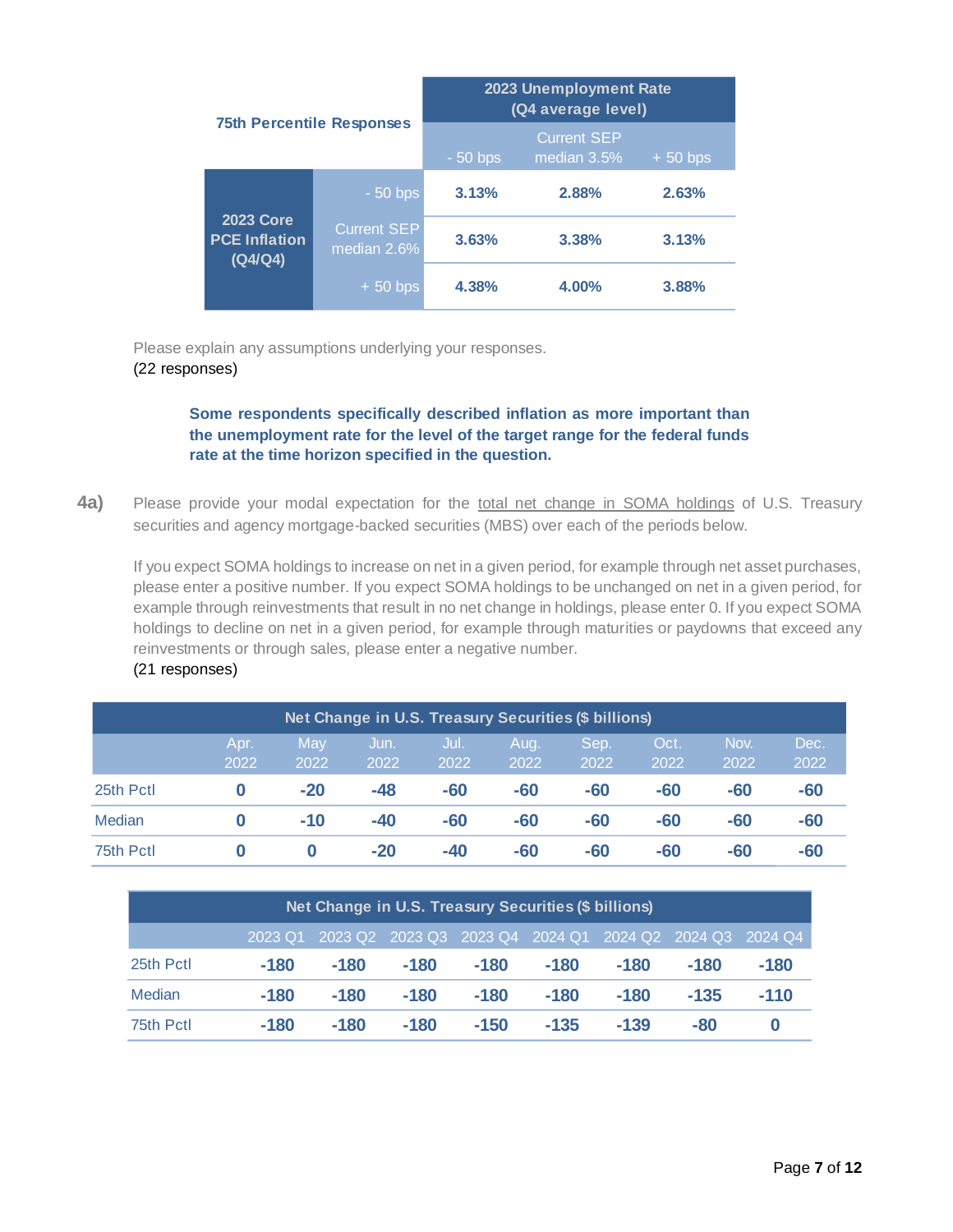| Net Change in U.S. Treasury Securities (\$ billions) |      |                                 |        |        |  |  |  |  |  |
|------------------------------------------------------|------|---------------------------------|--------|--------|--|--|--|--|--|
|                                                      |      | 2025 Q1 2025 Q2 2025 Q3 2025 Q4 |        |        |  |  |  |  |  |
| 25th Pctl                                            | -180 | $-180$                          | $-106$ | $-100$ |  |  |  |  |  |
| Median                                               | -90  | $-75$                           | O      | O      |  |  |  |  |  |
| 75th Pctl                                            | O    |                                 |        |        |  |  |  |  |  |

|           |           |                  |                  |              |                  | 2025 Q1<br>2025 Q <sub>2</sub>                |                  | 2025 Q3<br>2025 Q4 |                       |         |              |              |
|-----------|-----------|------------------|------------------|--------------|------------------|-----------------------------------------------|------------------|--------------------|-----------------------|---------|--------------|--------------|
|           |           |                  | 25th Pctl        |              | $-180$           | $-180$                                        | $-106$           |                    | $-100$                |         |              |              |
|           |           |                  | Median           |              | $-90$            | $-75$                                         | $\bf{0}$         |                    | $\boldsymbol{0}$      |         |              |              |
|           |           |                  | 75th Pctl        |              | $\boldsymbol{0}$ | $\boldsymbol{0}$                              | $\boldsymbol{0}$ |                    | $\boldsymbol{0}$      |         |              |              |
|           |           |                  |                  |              |                  |                                               |                  |                    |                       |         |              |              |
|           |           |                  |                  |              |                  | Net Change in Agency MBS (\$ billions)        |                  |                    |                       |         |              |              |
|           |           | Apr.<br>2022     | May<br>2022      | Jun.<br>2022 |                  | Jul.<br>2022                                  | Aug.<br>2022     | Sep.<br>2022       | Oct.<br>2022          |         | Nov.<br>2022 | Dec.<br>2022 |
| 25th Pctl |           | $\boldsymbol{0}$ | $-12$            | $-24$        |                  | $-35$                                         | $-35$            | $-35$              | $-35$                 |         | $-35$        | $-35$        |
| Median    |           | $\boldsymbol{0}$ | $-5$             | $-20$        |                  | $-25$                                         | $-27$            | $-29$              | $-27$                 |         | $-25$        | $-25$        |
| 75th Pctl |           | $\boldsymbol{0}$ | $\boldsymbol{0}$ | $-10$        |                  | $-20$                                         | $-20$            | $-20$              | $-20$                 |         | $-20$        | $-20$        |
|           |           |                  |                  |              |                  |                                               |                  |                    |                       |         |              |              |
|           |           |                  |                  |              |                  | <b>Net Change in Agency MBS (\$ billions)</b> |                  |                    |                       |         |              |              |
|           |           | 2023 Q1          |                  | 2023 Q2      | 2023 Q3          | 2023 Q4                                       | 2024 Q1          |                    | $2024$ Q <sub>2</sub> | 2024 Q3 | 2024 Q4      |              |
|           | 25th Pctl | $-105$           |                  | $-105$       | $-105$           | $-105$                                        | $-105$           |                    | $-105$                | $-105$  | $-105$       |              |
|           | Median    | $-105$           |                  | $-105$       | $-105$           | $-105$                                        | $-105$           |                    | $-75$                 | $-75$   | $-63$        |              |
|           | 75th Pctl | $-60$            |                  | $-68$        | $-66$            | $-60$                                         | $-60$            |                    | $-60$                 | $-40$   | $-30$        |              |
|           |           |                  | 25th Pctl        |              | $-105$           | $-105$                                        | $-90$            |                    | $-60$                 |         |              |              |
|           |           |                  | Median           |              | $-60$            | $-60$                                         | $-35$            |                    | $-30$                 |         |              |              |
|           |           |                  | 75th Pctl        |              | $\boldsymbol{0}$ | $\boldsymbol{0}$                              | $\boldsymbol{0}$ |                    | $\boldsymbol{0}$      |         |              |              |
|           |           |                  |                  |              |                  |                                               |                  |                    |                       |         |              |              |

| <b>Net Change in Agency MBS (\$ billions)</b> |         |        |        |        |        |        |        |                                                                     |  |  |
|-----------------------------------------------|---------|--------|--------|--------|--------|--------|--------|---------------------------------------------------------------------|--|--|
|                                               | 2023 Q1 |        |        |        |        |        |        | 2023 Q2   2023 Q3   2023 Q4   2024 Q1   2024 Q2   2024 Q3   2024 Q4 |  |  |
| 25th Pctl                                     | $-105$  | $-105$ | $-105$ | $-105$ | $-105$ | $-105$ | $-105$ | $-105$                                                              |  |  |
| Median                                        | $-105$  | $-105$ | $-105$ | $-105$ | $-105$ | $-75$  | $-75$  | $-63$                                                               |  |  |
| 75th Pctl                                     | -60     | -68    | -66    | -60    | -60    | -60    | -40    | $-30$                                                               |  |  |

| <b>Net Change in Agency MBS (\$ billions)</b> |                                 |        |       |     |  |  |  |  |  |  |  |
|-----------------------------------------------|---------------------------------|--------|-------|-----|--|--|--|--|--|--|--|
|                                               | 2025 Q1 2025 Q2 2025 Q3 2025 Q4 |        |       |     |  |  |  |  |  |  |  |
| 25th Pctl                                     | $-105$                          | $-105$ | -90   | -60 |  |  |  |  |  |  |  |
| Median                                        | -60                             | -60    | $-35$ | -30 |  |  |  |  |  |  |  |
| 75th Pctl                                     | O                               |        |       |     |  |  |  |  |  |  |  |

### (23 responses)

|           |                     | Period in which SOMA Size of SOMA Portfolio |
|-----------|---------------------|---------------------------------------------|
|           | Portfolio Ceases to | when it Ceases to                           |
|           | Decline*:           | Decline**:                                  |
| 25th Pctl | Q4 2024             | 4750                                        |
| Median    | Q3 2025             | 5250                                        |
| 75th Pctl | Q1 2026             | 6250                                        |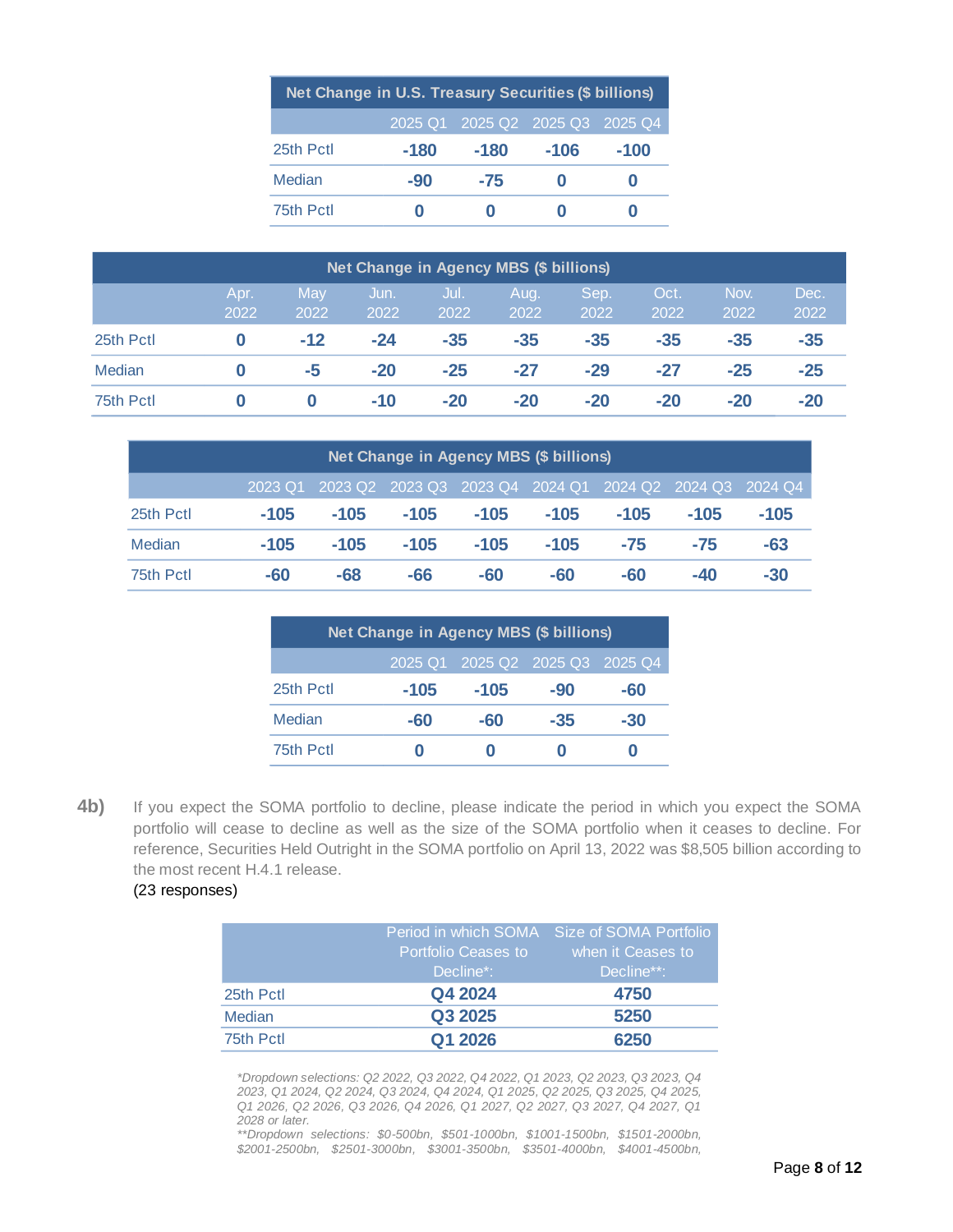**4c)** Please provide any additional information on your expectations for balance sheet reduction that is not captured above.

#### (19 responses)

**Some respondents indicated they viewed sales of mortgage-backed securities (MBS) as possible. Several respondents indicated they expected MBS principal payments to not exceed their expected maximum cap on MBS reductions.**

**5)** Please indicate the percent chance that you attach to the 10-year Treasury yield falling in each of the following ranges at the end of 2022 and 2023.

#### <span id="page-8-0"></span>(25 responses)

| Year-end 2022 |               |                |       |                                      |                               |     |                                 |    |  |
|---------------|---------------|----------------|-------|--------------------------------------|-------------------------------|-----|---------------------------------|----|--|
|               | $\leq 1.00\%$ | $1.50\%$ 2.00% |       | $1.01 - 1.51 - 2.01 - 2.51 - 3.01 -$ | $-2.50\%$ $-3.00\%$ $-3.50\%$ |     | $3.51 -$<br>$4.00\% \ge 4.01\%$ |    |  |
| Average 1%    |               | 2%             | $7\%$ | 15%                                  | 31%                           | 29% | $11\%$                          | 3% |  |

| Year-end 2023 |               |           |    |                                                                                  |     |     |          |    |  |
|---------------|---------------|-----------|----|----------------------------------------------------------------------------------|-----|-----|----------|----|--|
|               | $\leq 1.00\%$ | $-1.50\%$ |    | $1.01 - 1.51 - 2.01 - 2.51 - 3.01 -$<br>$2.00\%$ 2.50% 3.00% 3.50% 4.00% ≥ 4.01% |     |     | $3.51 -$ |    |  |
| Average 3%    |               | 5%        | 9% | 14%                                                                              | 24% | 22% | 14%      | 8% |  |

<span id="page-8-1"></span>**6)** As of April 19, the 5-year, 5-year forward nominal Treasury yield increased by approximately 80 basis points since the March FOMC meeting. Please rate the importance of the following factors in explaining the change in the 5-year, 5-year forward nominal Treasury yield since the March FOMC meeting. **(5=very important, 1=not important).**

**Factors Explaining the Change in the 5-year, 5-year Forward Nominal Treasury Yield Since the March FOMC**

|                  | Changes in the<br>outlook for the<br>longer run real<br>federal funds rate | Changes in<br>expectations for<br>foreign monetary<br>policy | Changes in the<br>outlook for U.S.<br>inflation | Changes in<br>expectations for<br>Fed balance<br>sheet policy | Changes in<br>geopolitical<br>factors | Changes in<br>positioning or<br>other technical<br>factors | Other<br>(Please Explain) |
|------------------|----------------------------------------------------------------------------|--------------------------------------------------------------|-------------------------------------------------|---------------------------------------------------------------|---------------------------------------|------------------------------------------------------------|---------------------------|
| 1-Not Important  |                                                                            |                                                              | $\mathbf{0}$                                    |                                                               |                                       |                                                            |                           |
|                  |                                                                            |                                                              |                                                 | 5                                                             | 11                                    | 10                                                         |                           |
| 3                |                                                                            |                                                              | 5                                               |                                                               |                                       |                                                            |                           |
| $\overline{4}$   |                                                                            |                                                              | 6                                               |                                                               |                                       |                                                            |                           |
| 5-Very Important |                                                                            |                                                              | 14                                              |                                                               |                                       |                                                            |                           |
| # of Responses   | 25                                                                         | 26                                                           | 26                                              | 26                                                            | 25                                    | 26                                                         |                           |

If "Other", please explain:

(5 responses)

**Respondents did not provide significant commentary in this section.**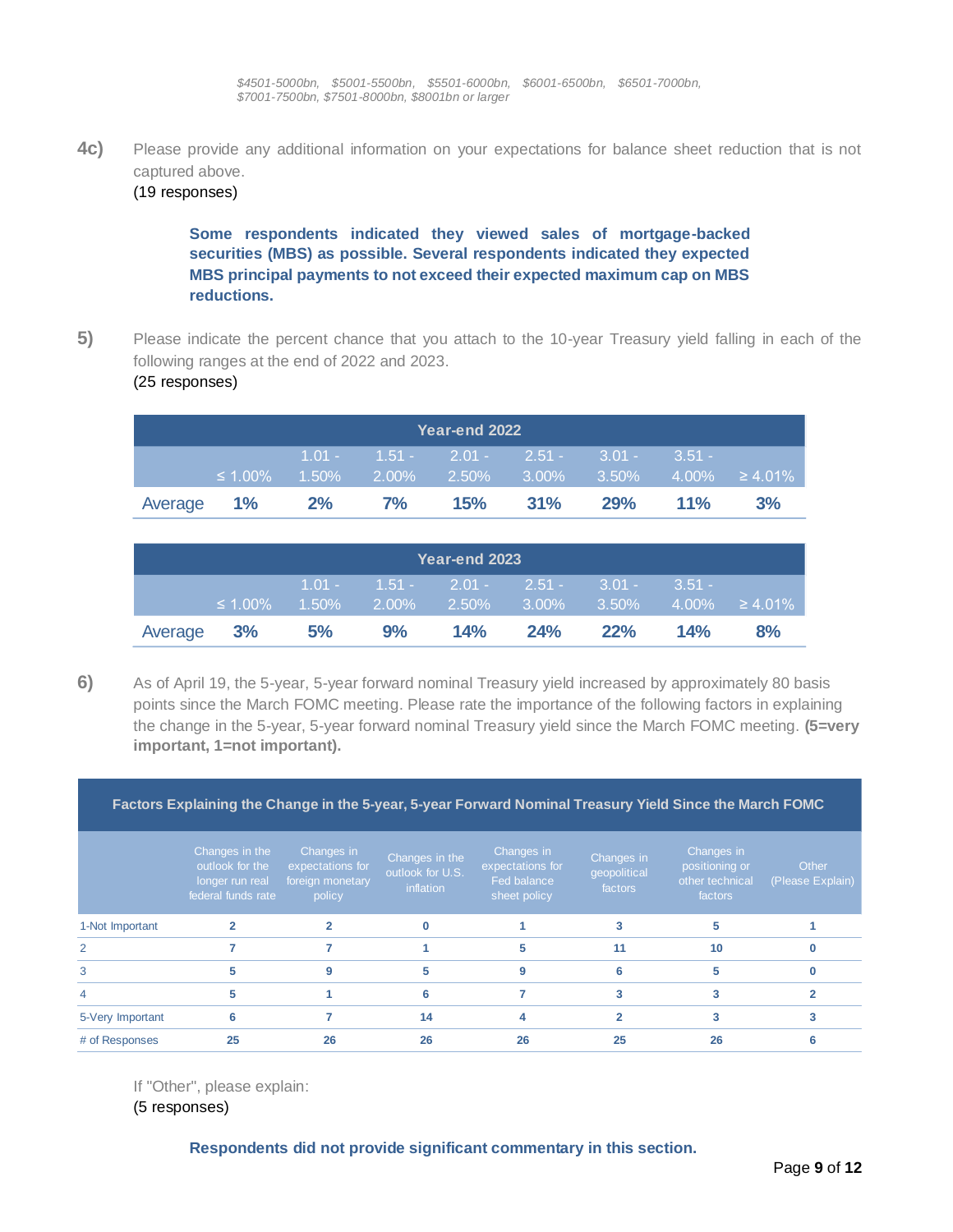# **7)** Please provide the percent chance you attach to the following outcomes for U.S. real GDP growth in 2022, 2023, and 2024 (Q4/Q4).

|         |            |                      |    |                                              |     |     | Probability Distribution of U.S. Real GDP Growth in 2022 (Q4/Q4) |          |          |                            |
|---------|------------|----------------------|----|----------------------------------------------|-----|-----|------------------------------------------------------------------|----------|----------|----------------------------|
|         | $< 0.00\%$ | $0.00 -$<br>$0.50\%$ |    | $1.00\%$ $1.50\%$ $2.00\%$ $2.50\%$ $3.00\%$ |     |     | $0.51 - 1.01 - 1.51 - 2.01 - 2.51 - 3.01 -$                      | $3.50\%$ | $3.51 -$ | $4.00\% \quad \geq 4.01\%$ |
| Average | $1\%$      | $1\%$                | 3% | <b>7%</b>                                    | 14% | 24% | 26%                                                              | 14%      | 6%       | 3%                         |

<span id="page-9-0"></span>

|  | (23 responses) |  |
|--|----------------|--|
|--|----------------|--|

|         |            |                      | Probability Distribution of U.S. Real GDP Growth in 2023 (Q4/Q4) |     |     |     |     |                                                                                        |    |                     |
|---------|------------|----------------------|------------------------------------------------------------------|-----|-----|-----|-----|----------------------------------------------------------------------------------------|----|---------------------|
|         | $< 0.00\%$ | $0.00 -$<br>$0.50\%$ | $-1.00\%$                                                        |     |     |     |     | $0.51 - 1.01 - 1.51 - 2.01 - 2.51 - 3.01 - 3.51 -$<br>$1.50\%$ 2.00% 2.50% 3.00% 3.50% |    | $4.00\% \ge 4.01\%$ |
| Average | 6%         | 4%                   | 8%                                                               | 13% | 29% | 22% | 10% | 4%                                                                                     | 2% | $1\%$               |

|         |            |          | Probability Distribution of U.S. Real GDP Growth in 2024 (Q4/Q4) |     |     |     |                                              |          |          |                     |
|---------|------------|----------|------------------------------------------------------------------|-----|-----|-----|----------------------------------------------|----------|----------|---------------------|
|         |            | $0.00 -$ |                                                                  |     |     |     | $0.51 - 1.01 - 1.51 - 2.01 - 2.51 - 3.01 -$  |          | $3.51 -$ |                     |
|         | $< 0.00\%$ | $0.50\%$ |                                                                  |     |     |     | $1.00\%$ $1.50\%$ $2.00\%$ $2.50\%$ $3.00\%$ | $3.50\%$ |          | $4.00\% \ge 4.01\%$ |
| Average | 8%         | $6\%$    | 10%                                                              | 17% | 25% | 17% | 9%                                           | 4%       | $2\%$    | 2%                  |
|         |            |          |                                                                  |     |     |     |                                              |          |          |                     |

Please also provide your point estimate for the most likely outcome.

# (23 responses)

|           | U.S. Real GDP Modal Point Estimates (Q4/Q4) |       |       |
|-----------|---------------------------------------------|-------|-------|
|           | 2022                                        | 2023  | 2024  |
| 25th Pctl | 2.33%                                       | 1.85% | 1.50% |
| Median    | 2.75%                                       | 2.00% | 1.90% |
| 75th Pctl | $3.00\%$                                    | 2.10% | 2.00% |

8a) Please provide the percent chance you attach to the following outcomes for headline PCE inflation in 2022, 2023, and 2024 (Q4/Q4).

# <span id="page-9-1"></span>(24 responses)

|         |               |                      |       |          |          | Headline PCE Inflation 2022 (Q4/Q4)       |                   |                         |                      |               |
|---------|---------------|----------------------|-------|----------|----------|-------------------------------------------|-------------------|-------------------------|----------------------|---------------|
|         | $\leq 1.50\%$ | $1.51 -$<br>$2.00\%$ | 2.50% | $3.00\%$ | $3.50\%$ | $2.01 - 2.51 - 3.01 - 3.51 -$<br>$4.00\%$ | $4.01 -$<br>4.50% | $-4.51 - 7$<br>$5.00\%$ | $5.01 -$<br>$5.50\%$ | $\geq 5.51\%$ |
| Average | $1\%$         | $1\%$                | 2%    | 4%       | 11%      | 16%                                       | 18%               | 21%                     | 15%                  | 10%           |

|         |               |          |          |           |               | Headline PCE Inflation 2023 (Q4/Q4) |          |          |          |               |
|---------|---------------|----------|----------|-----------|---------------|-------------------------------------|----------|----------|----------|---------------|
|         |               | $1.01 -$ | $-1.26-$ |           | $1.51 - 1.76$ | $2.01 -$                            | $2.26 -$ | $2.51 -$ | $2.76-$  |               |
|         | $\leq 1.00\%$ | $1.25\%$ | $1.50\%$ | $-1.75\%$ | $2.00\%$      | $2.25\%$                            | 2.50%    | $2.75\%$ | $3.00\%$ | $\geq 3.01\%$ |
| Average | 2%            | 2%       | 3%       | 6%        | 9%            | 15%                                 | 17%      | 18%      | 14%      | 14%           |

|         |               |                      |                      |           |                           | Headline PCE Inflation 2024 (Q4/Q4) |                   |                   |         |                      |
|---------|---------------|----------------------|----------------------|-----------|---------------------------|-------------------------------------|-------------------|-------------------|---------|----------------------|
|         | $\leq 1.00\%$ | $1.01 -$<br>$1.25\%$ | $-1.26-$<br>$1.50\%$ | $-1.75\%$ | $1.51 - 1.76$<br>$2.00\%$ | $2.01 -$<br>$2.25\%$                | $2.26 -$<br>2.50% | $2.51 -$<br>2.75% | $2.76-$ | $3.00\% \geq 3.01\%$ |
| Average | 4%            | 3%                   | 5%                   | 7%        | 16%                       | 21%                                 | 18%               | $11\%$            | 6%      | 8%                   |

Please also provide your point estimate for the most likely outcome.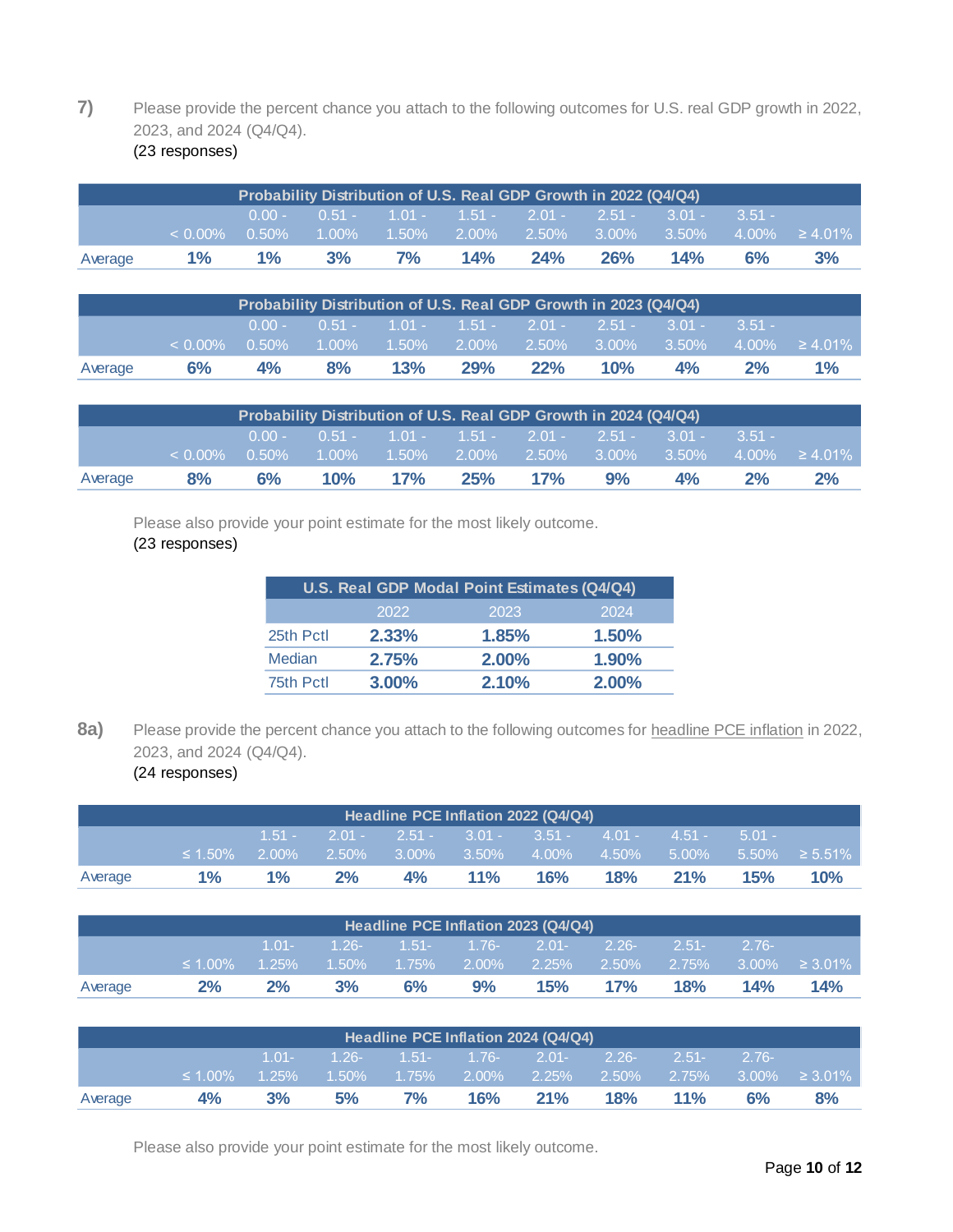#### (24 responses)

|           |       | Headline PCE Inflation Modal Point Estimates (Q4/Q4) |          |
|-----------|-------|------------------------------------------------------|----------|
|           | 2022  | 2023                                                 | 2024     |
| 25th Pctl | 4.10% | 2.20%                                                | $2.00\%$ |
| Median    | 4.70% | 2.50%                                                | 2.18%    |
| 75th Pctl | 4.80% | <b>2.70%</b>                                         | 2.35%    |

8b) For the outcomes below, provide the percent chance you attach to the annual average CPI inflation rate from May 1, 2022 - April 30, 2027 falling in each of the following ranges. Please also provide your point estimate for the most likely outcome.

# (25 responses)

|         | ≤ 1.00% | $1.01 -$<br>1.50% | $1.51 -$<br>2.00%  | $2.01 -$<br>2.50% | $2.51 -$<br>3.00% | $\geq 3.01\%$ |
|---------|---------|-------------------|--------------------|-------------------|-------------------|---------------|
| Average | 2%      | 6%                | 19%                | 32%               | 26%               | 16%           |
|         |         |                   |                    |                   |                   |               |
|         |         |                   | <b>Most Likely</b> | Outcome           |                   |               |
|         |         | 25th Pctl         | 2.40%              |                   |                   |               |
|         |         | Median            |                    | 2.50%             |                   |               |
|         |         | 75th Pctl         | 2.70%              |                   |                   |               |
|         |         |                   |                    |                   |                   |               |

8c) For the outcomes below, provide the percent chance you attach to the annual average CPI inflation rate from May 1, 2027 - April 30, 2032 falling in each of the following ranges. Please also provide your point estimate for the most likely outcome.

# (25 responses)

| $\leq 1.00\%$ | $1.01 -$<br>1.50% | $1.51 -$<br>2.00% | $2.01 -$<br>2.50%      | $2.51 -$<br>3.00%                                        | $\geq 3.01\%$ |
|---------------|-------------------|-------------------|------------------------|----------------------------------------------------------|---------------|
| 4%            | 11%               | <b>27%</b>        | 32%                    | 17%                                                      | 10%           |
|               |                   |                   |                        |                                                          |               |
|               |                   |                   |                        |                                                          |               |
|               |                   |                   |                        |                                                          |               |
|               | Median            |                   |                        |                                                          |               |
|               |                   |                   |                        |                                                          |               |
|               |                   |                   | 25th Pctl<br>75th Pctl | <b>Most Likely</b><br>Outcome<br>2.00%<br>2.25%<br>2.35% |               |

<span id="page-10-0"></span>**9a)** What percent chance do you attach to:

the U.S. economy currently being in a recession\*? the U.S. economy being in a recession\* **in 6 months**? the global economy being in a recession\*\* **in 6 months**? (26 responses)